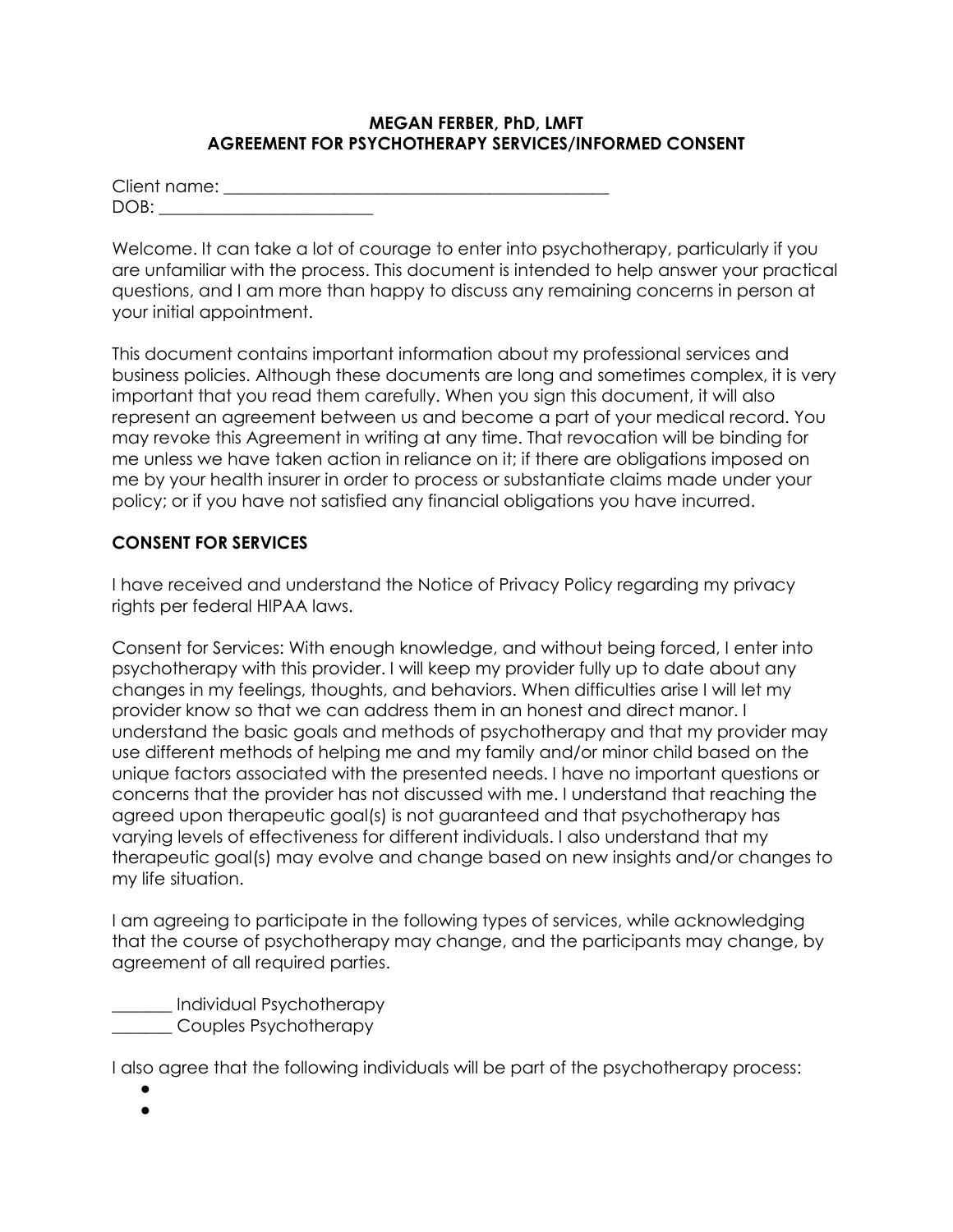**Risks and Benefits:** I further understand that the initial symptoms or problems presented may initially become more intense because confronting important questions about who I am and who I want to be may at times cause internal conflict. I understand the psychotherapy requires an active investment of various resources (emotional, time, financial, and others) that may lead to

uncomfortable feelings like sadness, anger, or frustration. On the other hand, I understand psychotherapy has also been shown to have many benefits. Psychotherapy often leads to better

relationships, solutions to specific problems, and significant reductions in feelings of distress. I

understand there are no guarantees of what I as an individual and/or my family will achieve as outcomes.

**Alternatives:** I understand there are many viable alternatives to psychotherapy, such as, but not limited to, self-help books, support groups, medication and other medical interventions, and

psychotherapy interventions other than what is offered and that I am welcome to discuss any options with my provider at any time.

**Couple Psychotherapy:** I understand that couple psychotherapy can be beneficial in maintaining healthy family relationships that can positively impact the physical and mental health of individual family members. However, couple psychotherapy can also pose unique challenges because more than one person is involved in the process. I agree to the following regarding couple psychotherapy:

- Information discussed is for therapeutic purposes and is not intended for legal purposes
- Signing this agreement means that I will not subpoena information from psychotherapy and try to use it later in legal proceedings
- Phone calls, texts, or emails between sessions should be used primarily for scheduling purposes only and not to communicate information to the therapist that I do not want other family members to know, unless that information is related to my safety.
- Sometimes in the course of couple psychotherapy, the provider will have sessions that do not include all family members. In such cases, the provider will not report back to other family members what was discussed without the permission of the family member who shared the information. However, anytime the provider believes that the couple cannot make progress toward their stated goals, he or she reserves the right to terminate psychotherapy. While the provider will not pass information between family members when specifically asked not to, if the unwillingness to engage in open communication will hinder goals, psychotherapy will not continue. Providers are not secret-keepers in family systems.
- If a couple breaks up and a family member contacts the family provider for individual services, the family provider reserves the right to proceed according to his or her clinical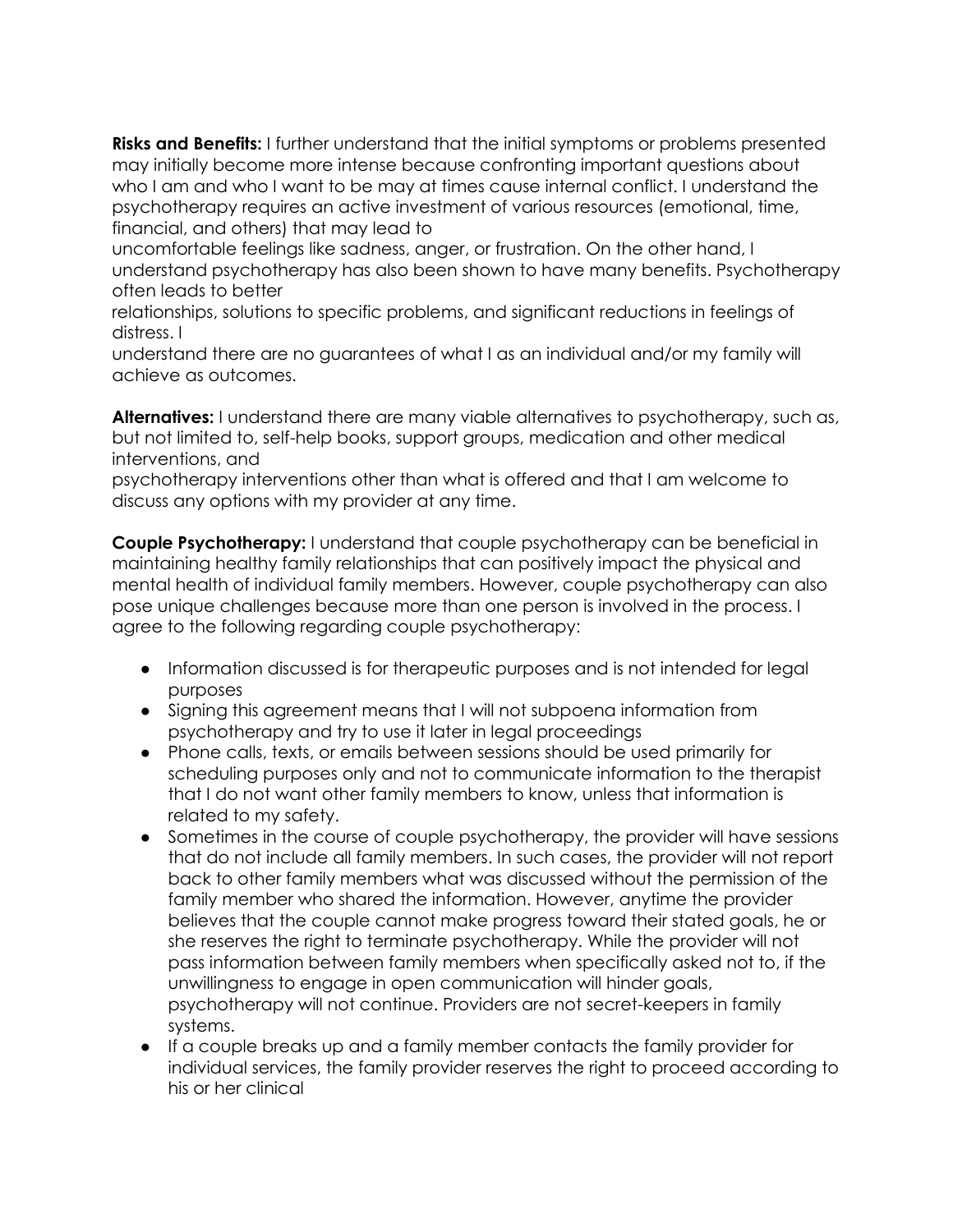judgment. Referrals for some family members may be provided when the provider anticipates a potential conflict of interest. The decision of which family member(s) continue in psychotherapy with the family provider is at the provider's discretion.

There may be times when the provider appears to take someone's side or be against someone else. The provider is on the side of the couple *relationship* and will do what he/she deems

necessary to improve it.

**Differentiation from Other Services:** Psychotherapy is a process by which concerns, symptoms, and behaviors are treated in the hopes of symptom reduction and increased overall functioning and satisfaction with life. Psychotherapy is not coaching (coaching is not reimbursable by insurance). Psychotherapy is also not a custody evaluation. When a custody evaluation is performed, it is an extensive process meant to provide recommendations related to parenting time outcomes for minor children. Because Megan Ferber, PhD, LMFT (here after MF) does not conduct custody evaluations, MF does not make the recommendations that would typically ensue from one.

# **PROFESSIONAL BOUNDARIES**

I understand that psychotherapy is a professional relationship. Though my provider cares deeply about my life, the relationship is different from a friendship. This means I will not be friends with my provider on social media or see my provider outside of sessions simply because the professional boundaries for mental health providers do not allow for it. In additional, I understand ethical boundaries prevent my provider from having both concurrent personal and professional relationships with me and/or my family members or from having a personal relationship with me following the termination of our work together in psychotherapy.

# **TERMINATION OF SERVICES**

I understand that I can terminate therapeutic services at any time. When doing so I agree to notify my provider and schedule a final session. I understand that if I miss three appointments in a row without informing my provider, he/she will begin the process of terminating my psychotherapy. If my provider believes there to be a conflict of interest, he or she may terminate services with me but will not do so without providing me with viable alternatives to seek treatment from another qualified professional.

# **PSYCHOTHERAPY FEES**

# **Services Fee**

Individual Psychotherapy (50 minutes): \$120 Couple Psychotherapy (50 minutes): \$120

I understand that if I am a parent seeking psychotherapy for a minor child, I am the financial

guarantor of my client's account. If I am an adult seeking services for myself, I am the financial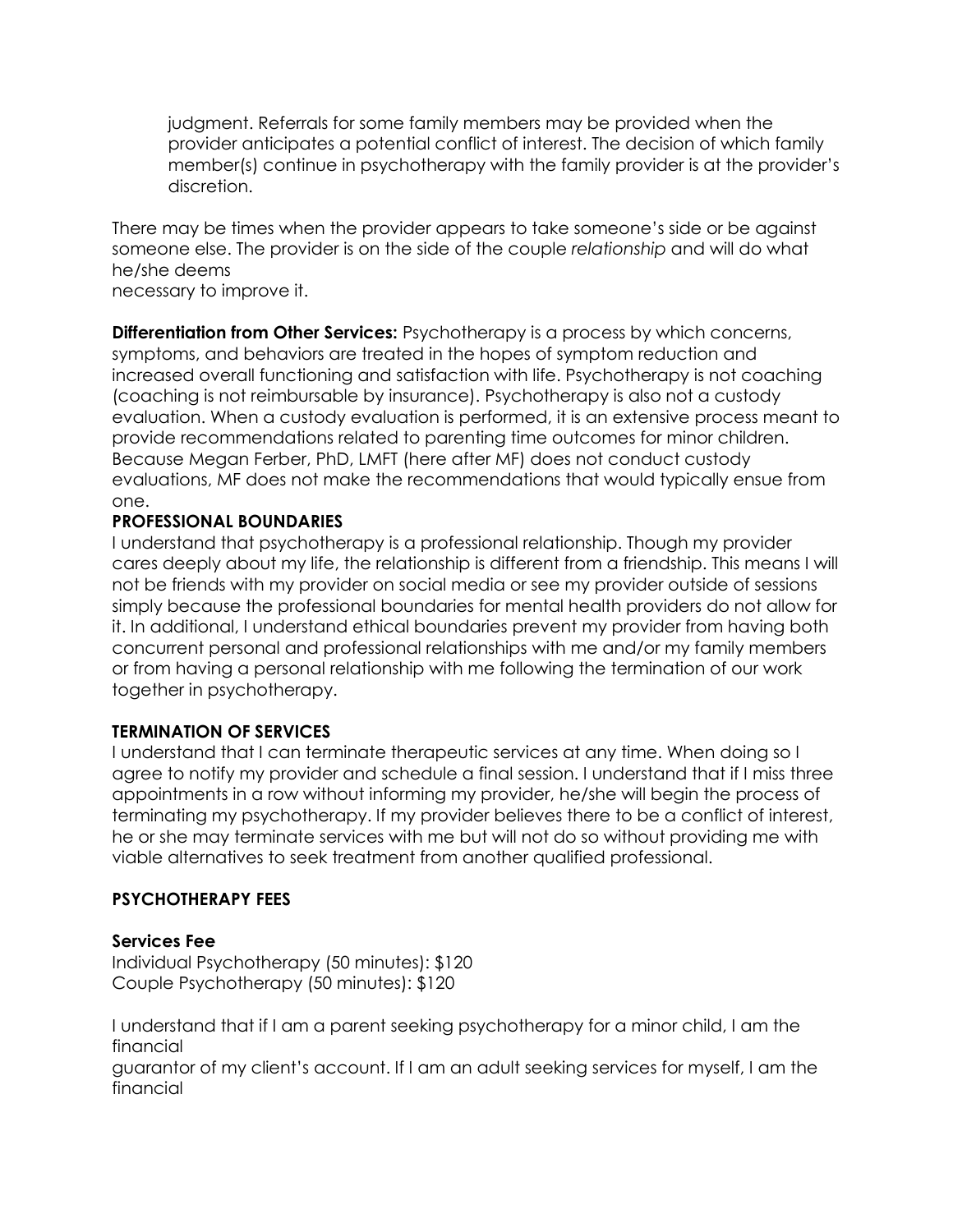guarantor of my own account. By signing below, I agree to the above fee schedule and understand payment (cash, check, Visa, MasterCard, or Discover) is due in full (including copays) at the beginning of each counseling session. I also agree to pay a fee of \$30 plus the amount of the check for any returned checks.

#### Comments or notes about fees or fee arrangements:

Note: Should you become involved in any legal action in which you or someone else require the

provider's participation, MF charges \$175 per hour for all time spent to meet our obligations,

including but not limited to personal preparation, professional consultation, travel to and/or

attendance at any legal proceeding. The extra fee is due to the complex nature of preparation and the extra costs that can be incurred for a provider while preparing. Clients will need to pay in advance of any legal preparation.

#### **FORMS OF PAYMENT**

I understand I am welcome to pay for my services in cash or check, or use my Visa, MasterCard or Discover debit or credit card. I understand MF follows the Payment Card Industry Data Security Standard (PCI DSS) set of requirements designed to ensure that all companies that process, store, or transmit credit card information maintain a secure environment for financial data.

# **CANCELLATION POLICY/NO-SHOW POLICY**

I understand I am welcome to come to any part of my scheduled session, even if I have to be late. If I am running late, I will call MF to let her know. **If I need to cancel or reschedule an appointment, I will give MF twelve (12) hours' notice. For no shows (more than 10 minutes late to an appointment) or late cancellations (those less than 12 hours prior to the appointment time) a \$50 fee will be charged.**

# **CONFIDENTIALITY (AND EXCEPTIONS TO CONFIDENTIALITY)**

Federal and state law, as well as ethical codes protect the privacy and confidentiality of both your identity as my client and the information you share with us. You should be aware that we practice with other mental health professionals and that we employ administrative staff. In most cases, we need to share protected information with these individuals for both clinical and administrative purposes, such as scheduling, billing and quality assurance. All of the mental health professionals are bound by the same rules of confidentiality. All staff members have been given training about protecting your privacy and have agreed not to release any information outside of the practice without the permission of a professional staff member.

Under the rules governing mental health professionals in Missouri, a provider or counselor, and

employees and professional associates of the provider, must not disclose any private information that the provider, employee, or associate may have acquired in rendering services except as stated in Missouri statue 337.736. For example, when state law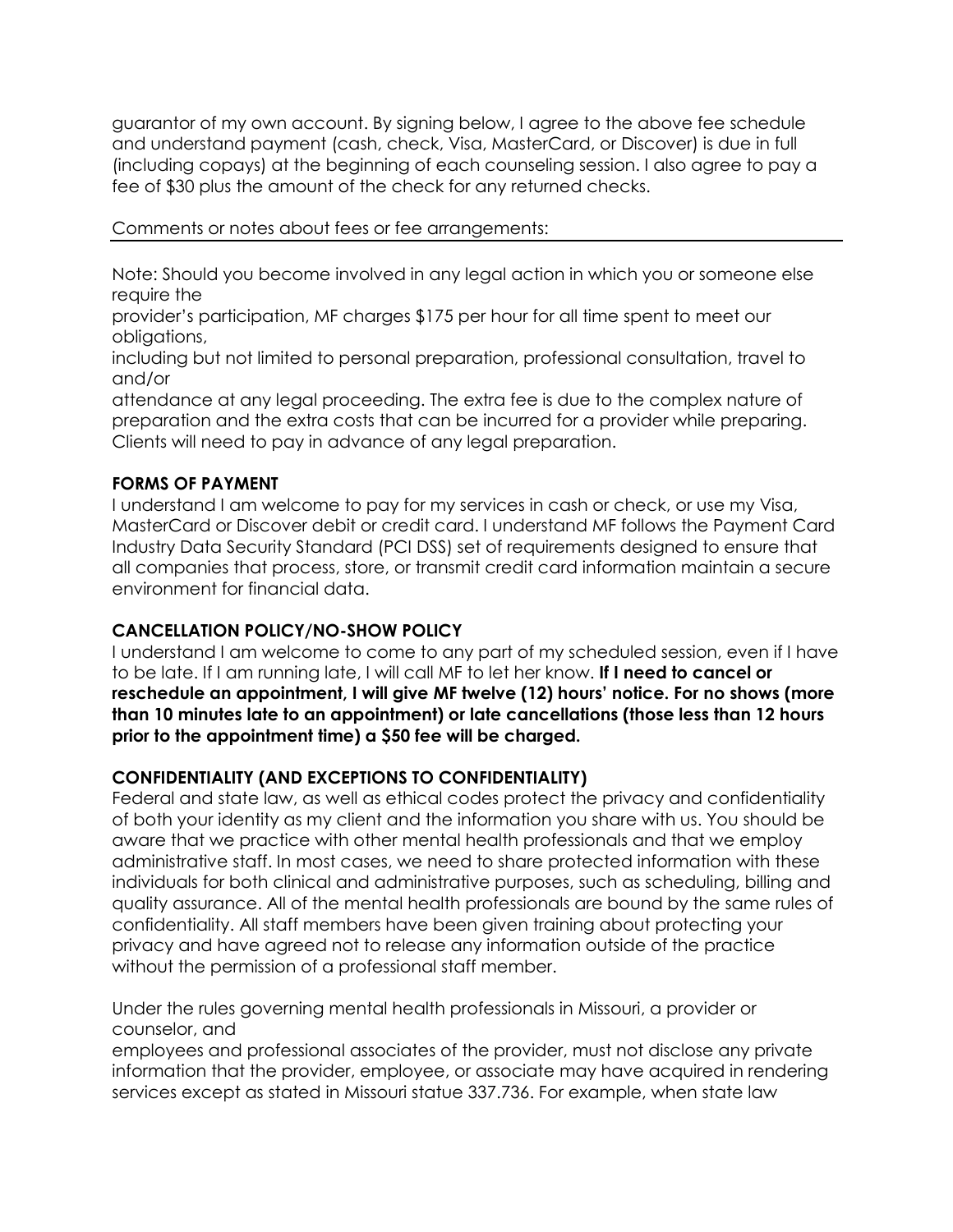mandates the report of suspected abuse or neglect of a child or vulnerable adult or prenatal exposure to drugs and alcohol.

If you are involved in a court proceeding and a request is made for information concerning the

professional services we provided for you, such information is protected by the privilege law. We

cannot provide any information without your (or your legal representative's) written authorization, or a court order. If you are involved in or contemplating litigation, you should consult with your attorney to determine whether a court would be likely to order MF to disclose information.

#### **I understand the provider is required to participate in legal proceedings when courtordered, and I understand the provider's fee for involvement in legal proceedings.**

- When a client is a minor, parents have access to records. Minor clients can request, in writing, that particular information not be disclosed to parents. Such a request should be discussed with the provider. As a general rule, all minor clients under the age of eighteen (except when the minor is married or has born a child) must have the consent of their parents or guardians to receive on-going therapeutic services. Parents who share joint legal custody BOTH need to consent for ongoing mental health services for their child(ren). **I understand that when a client is a minor, parents have access to records and that the provider can withhold records anytime that harm could come from records being released.**
- When the provider presents the case in consultation with other professionals, supervisors, or consultants, who are bound by the legal framework of privacy and confidentiality, for professional development and guidance purposes. Similarly, we may use examples from your case, without revealing personal details that could identify you, when training other students and providers. **I give permission to this provider to present my case in consultation with other professionals, supervisors, or consultants, who are bound by the legal framework of privacy and confidentiality, for professional development and guidance purposes and to use examples from my case that would not identify me when training other students and professionals in the field of mental health.** It is assumed that your provider may consult with other providers to get feedback about how to best provide your care.
- All other private information must be disclosed only with the informed consent of the client. When a patient agrees to a waiver of the privilege accorded by this section, and in circumstances where more than one person in a family is receiving psychotherapy, each such family member agrees to the waiver. Absent a waiver from each family member, a marital and family provider cannot disclose information received by a family member.

#### **HEALTH RECORDS DISCLOSURE**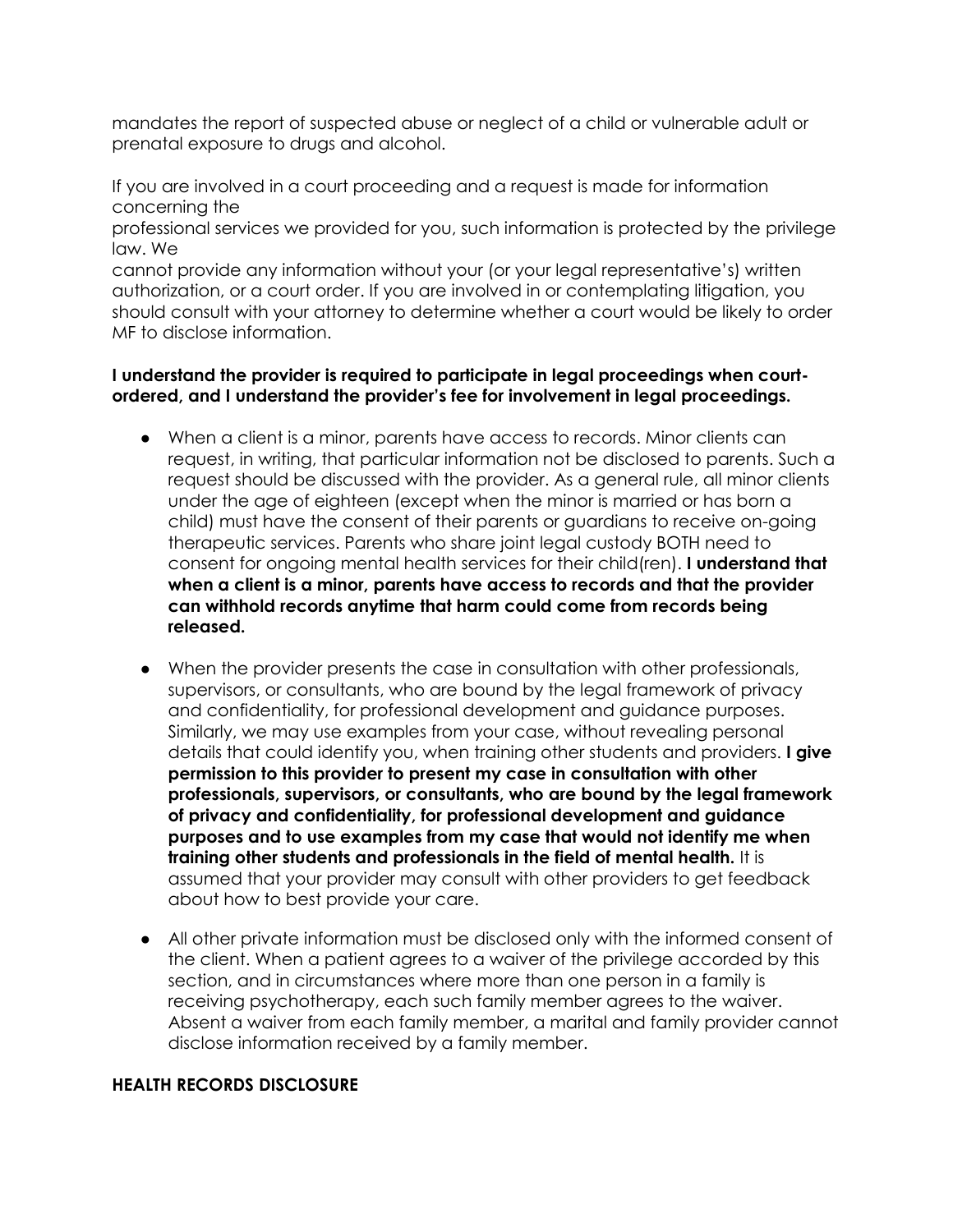MF maintains records for 10 years past the final date of service for adults and 10 years past the 18<sup>th</sup> birthday for minors. These records are stored in according to HIPAA regulations.

# **COMMUNICATIONS POLICY**

I understand that, in most circumstances, MF upholds the following communication expectations and commitments:

- For confidential questions, you can reach my confidential voicemail at 314-827- 5880. I try to get back to those who leave messages within 48 hours (on business days – Mondays – Fridays) but may take longer if this 48 hours includes weekends.
- Email at mferber.lmft@gmail.com is also available for communication though not required.
- I do not utilize text messaging for communicating with clients.
- In a crisis or emergency, appropriate communication methods will be utilized to promote

safety in a way that poses the least amount of risk to client confidentiality.

# **CONSENT FOR TRANSMISSION OF PROTECTED HEALTH INFORMATION BY NON-SECURE MEANS**

I understand that if I deem it useful during the course of treatment to communicate by email or other electronic methods of communication, I need to be informed that these methods, in their typical form, are not confidential means of communication. If I use these methods to communicate with MF, there is a reasonable chance that a third party may be able to intercept and eavesdrop on those messages. The kinds of parties that may intercept these messages include, but are not limited to:

- People in my home or other environments who can access my phone, computer, or other devices that I use to read and write messages
- My employer, if I use my work email to communicate with MF
- Third parties on the Internet such as server administrators and others who monitor Internet traffic

I consent to allow MF to use unsecured email to transmit to me the following protected health

information:

- Information related to the scheduling of meetings or other appointments
- Information related to billing and payment
- Completed forms, including forms that may contain sensitive, confidential information
- Information of a therapeutic or clinical nature, including discussion of personal material relevant to my treatment
- My health record, in part or in whole, or summaries of material from my health record
- $\bullet$  Other information. Describe:

BY THE FOLLOWING NON-SECURE MEDIA:

● Unsecured email.